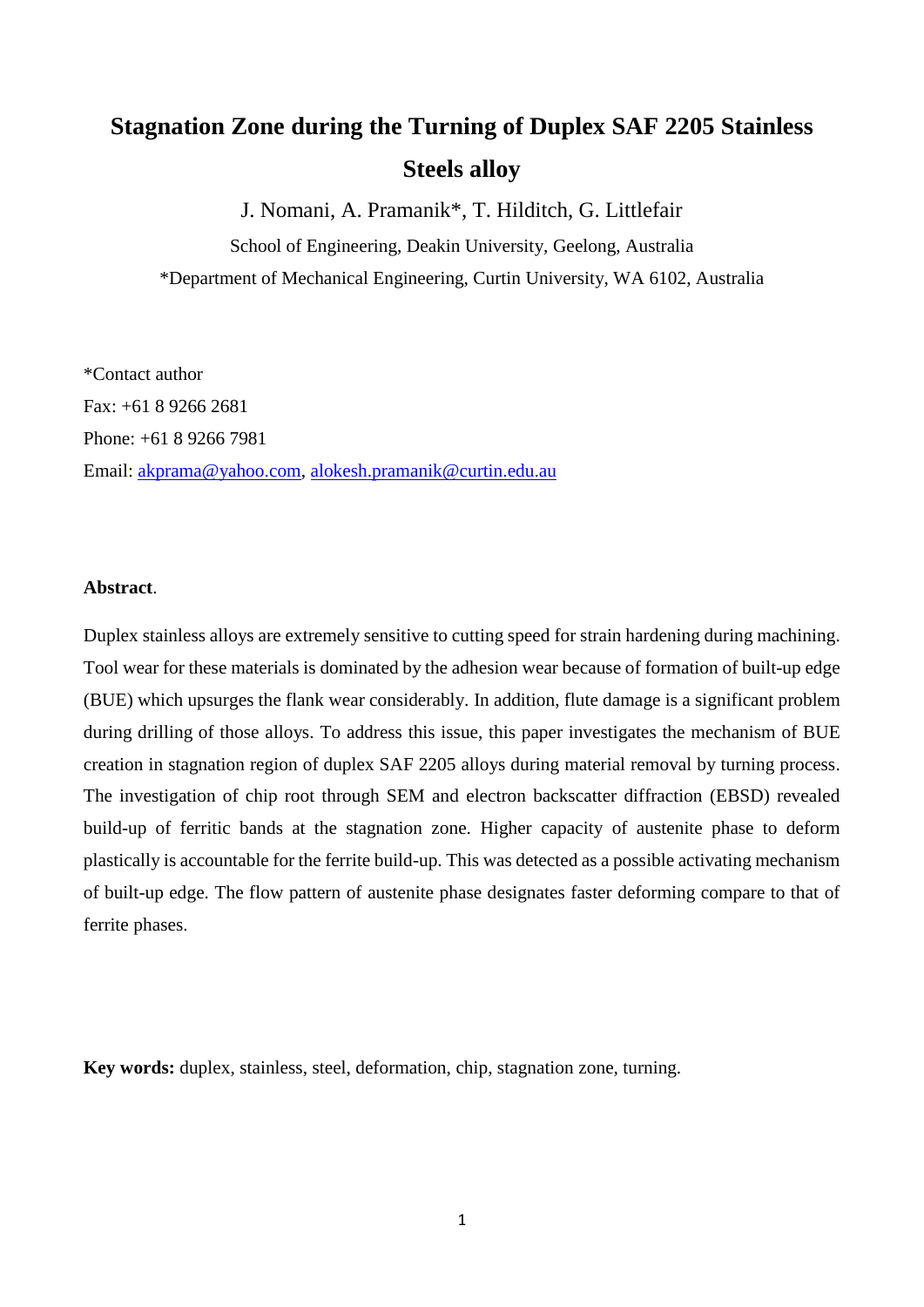### **Introduction**

Duplex stainless steels (DSSs) have almost identical portion of austenite and ferrite phases after proper heat treatment [1, 2]. There are many advantages of DDS, such as (i) higher strength than their ingredients [3, 4], (ii) yield strength is double to that of austenitic grades (iii) highly ductile and tough [5], and (v) the effect of nickel price on the cost is less compare to austenitic stainless steel [6]. However, the affinity to generate BUE is very high during machining of DSS. This is happened due to attachment of the materials from workpiece to the faces of cutting tool which causes higher surface roughness, low control on dimensional tolerance and higher wear of cutting tools [7, 8]. It is known that austenite 316L has less tendency to form BUE compared to that of duplex SAF 2205 & SAF 2507 alloys. This speeds up tool degradation and increases surface roughness during machining duplex alloys [9, 10]. The tougher austenite phase scatters in the machining zone when softer ferrite phase is commendably pressed during the progression of the cutting tool. Tool wear was dominated by the adhesion process due to development of BUE which increases the flank wear significantly. In addition, flute damage was considered as a significant problem during drilling of those alloys. Duplex 2507 alloy is highly sensitive to cutting speed for strain hardening. The higher percentage of Ni, Mo and Cr reduces the machinability of Duplex 2507[11]. There are many other investigations on machining of DSS, such as Paro et al. [12] found that the adhesion wear activated by BUE is the leading process of tool wear. Carlborg [13] blamed the higher percentage of ferrite in duplex stainless steel for frequent built-up edge without giving any mechanism behind it. Williams [14] stated that the materials with more than one phase, for example DSS, have two fracture points that arise along the interface of chip and rake face in the course of BUE generation, while materials with single phase uphold single rupture point.

The researches on machining of duplex stainless steel have mainly focused on the machinability aspect of these alloys [15-20]. There is almost no research to investigate the mechanisms of BUE formation during machining of duplex SAF 2205 stainless steels alloy. This investigation explores plastic deformation of SAF 2205 alloy in the stagnation zone during machining. The plastic deformation in this area can deliver understanding of recurrent occurrence BUE.

# **Materials and methods**

Turning processes were performed with 0.2 mm/rev feed and, 74 and 48 m/min speed. Fig. 1 shows the quick-stop device that was applied to freeze chip roots at the designated machining condition. Trigon shaped WNMG-TF solid carbide inserts with 0° clearance were used as cutting tool. The frozen chip roots were cut from the workpiece at low speed. These were then hot-mounted in PolyFast resin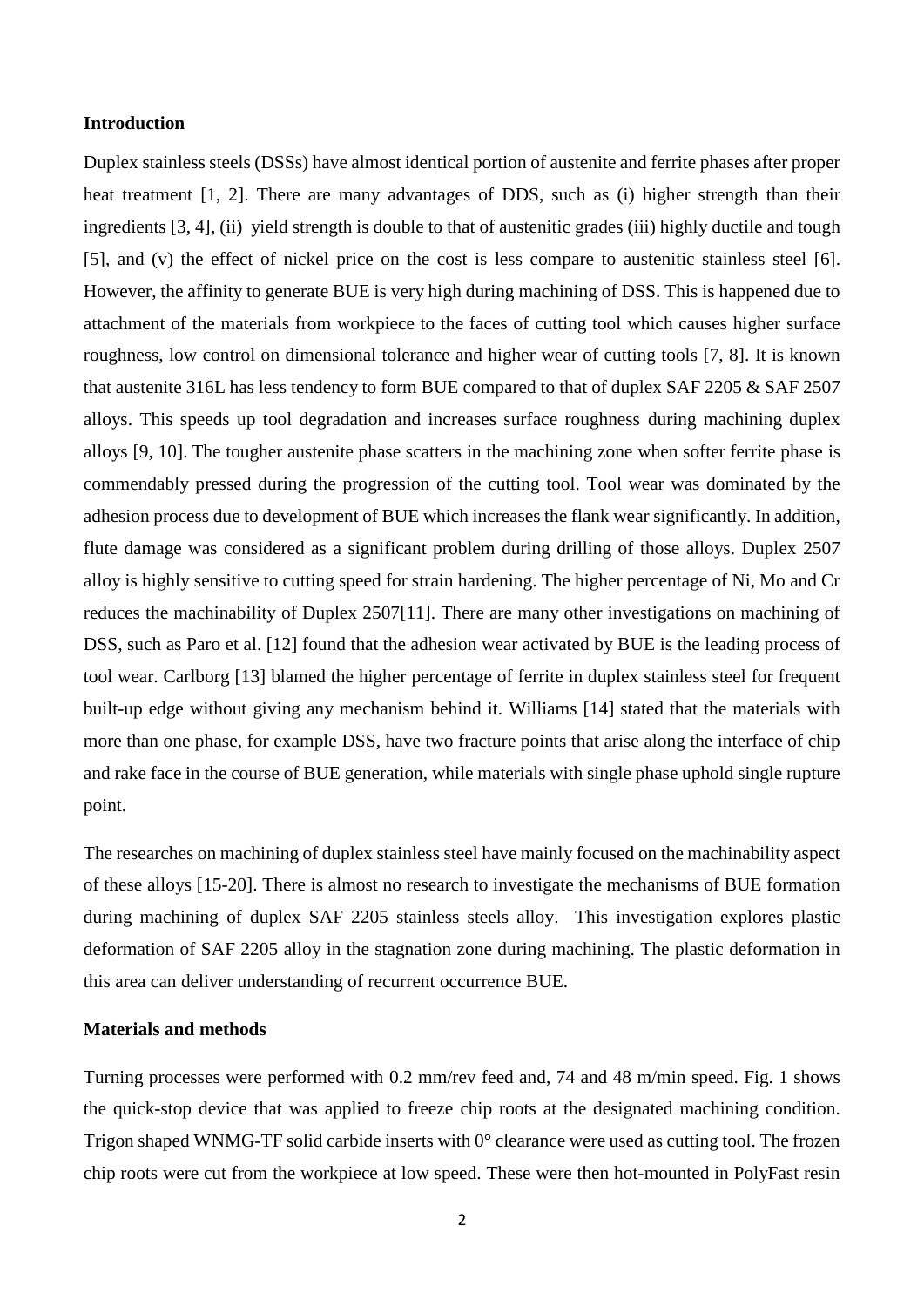and grounded to investigate the microstructure of chip roots. This study focused on 'as received' condition Ø20mm round-bar SAF 2205 alloy duplex grade whose compositions are shown in Table. 1.

OPS MD-Chem pad was used to polish all samples after achieving 1μm surface finish by MD-Mol pads. Beraha's tint etchant was then used to etch the samples only for structure study under high resolution SEM (LEO 1530 FEG-SEM) using a thermal field emission type gun. Beraha's tint etchant is made of 85 ml water, 15ml HCl, 1g  $K_2S_2O_5$ . Scans were performed at high flow of electricity, working distance 10 mm, aperture operating 60 μm and accelerating voltage 20 kV. Samples were not etched for electron backscatter diffraction (EBSD) scans. EBSD scans were taken at high current, operating at 20kV using high resolution CCD detector at an insertion space of 176 mm and 70° incline angle. Working space was varied from 8 to 12mm with 60μm aperture size. Acquired maps were managed by 5 Channel HKL software and those were prepared at level 5 by 3x zero solutions.

## **Results and discussion**

Fig.2 shows the processed SAF 2205 DSS sample collected at 94 m/min speed, 0.15 mm/rev feed and 2.5 mm chip thickness. It is clear that the material passes through the shear zones and converted into the chip. Severe deformation occurs to both the austenite and ferrite phases at the entry points to the primary and secondary shear zones because of the high strain rate and strain. This elongates grains and tilts those into in the path of plastic flow which also indicates occurrences of work-hardening during this transition.

The preliminary growth of a BUE is noted in the stagnation zone which is located at the tool tip as shown in Fig. 2(b). The material in the stagnation zone remains stationary and no plastic flow occurs for a certain time. Leading ferrite build-up was visible in this area, though small visible austenite traces were present in the dead zone. In the outer region, highly elongated austenite grains appear to be banding away from this region. The stagnation zone from forward scatter detector (FSD) is presented in Fig. 3(a)-(c) where the highly distorted grains decrease the quality of electron backscatter diffraction pattern (EBSP). This makes the indexing of phase more problematic as the scanning drew nearer the interface between cutting tool and chip [21].

Phases in stagnation zone indicate a pool of ferrite stacking as shown in Fig. 4. The banded ferrite zone is highlighted in Fig. 4(a). This region appears squeezed with grains of ferrite and substructures, and it is likely for this band to accumulate in size if the tool was to continue in its cutting path. Beyond the ferrite band region, grain structures are no longer visible [22].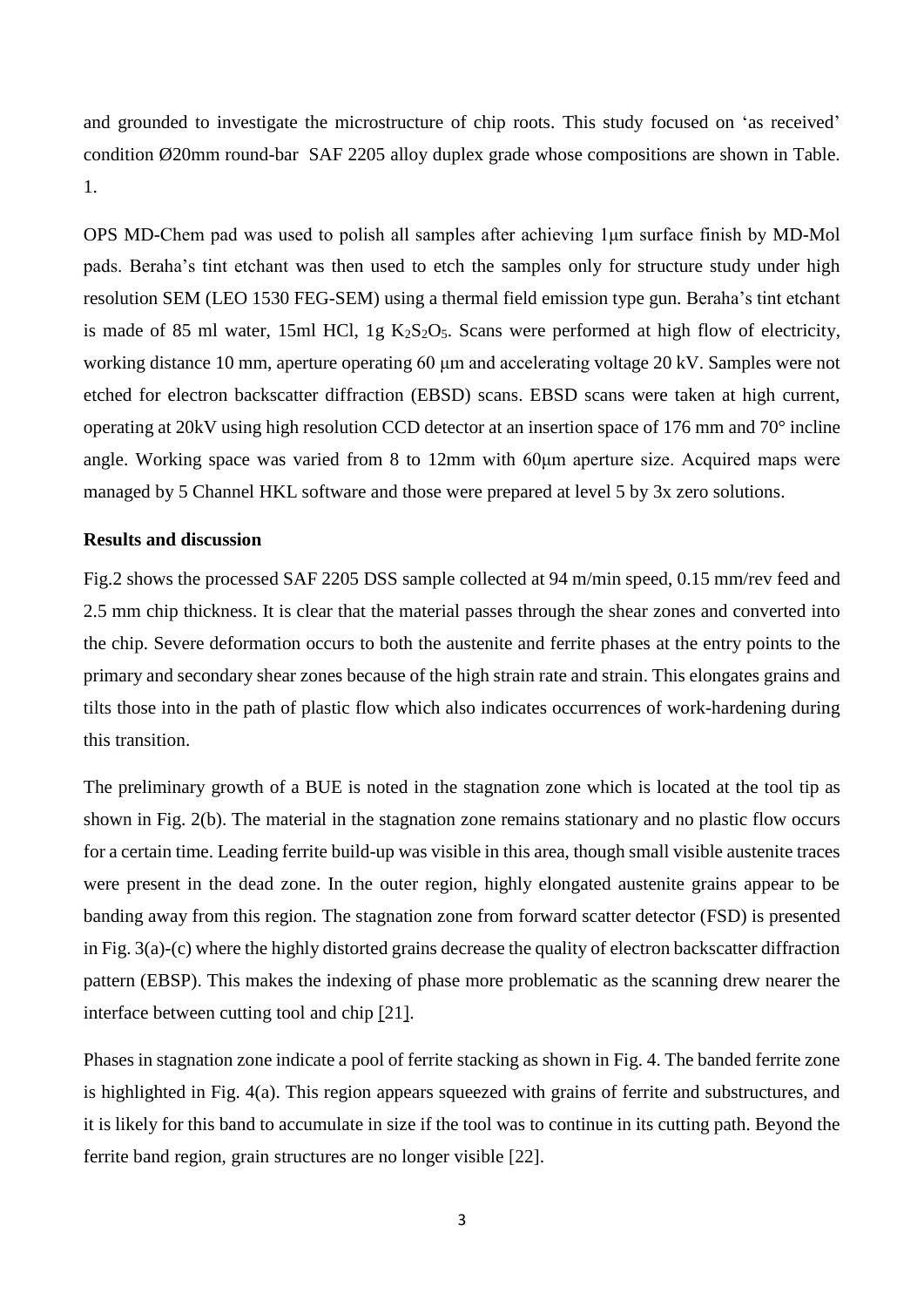Grain boundary maps displayed in Fig. 5 highlight a substantial alteration grain size and orientation. It would appear that the high strain in the stagnation region caused phases to evolve into dense compact hetergeneous structures, also referrred to as lamellar boundaries. These are a amalgamation of grain boundaries of different angles which are compressed together to reform an complicated web of subgrains and grains. These grains typically form due to high strain  $[23]$ , which is very common in machining operations. A common indicator of high dislocation activity is the presense of low angle grain boundaries (LAGB). Misorientation distributions were checked which show the population count of low angle grain boundaries for austenite and ferrite in the stagnation zone was higher compared to the original undeformed structure. These LAGB areas are ploted green and red (solid black and white lines in printed version) in Fig. 5(a) and (b) are largely concentrated inside subgrains. This distinguishies areas of large strain and deformation [24].

The incidence of annealing twins is very often in austenite phase and this is due to 'accidental' growth of grains under loading conditions. Sixty degree misorientation about the <111> plane is noted for annealing twins. Studies have reported, the presense of annealing twins act as obstacle to the movement of slip [25]. Therefore, the absense of annealing twins would indicate an increase to the promotion of slip occuring in the austenite phase. Fig. 6 displays twin boundaries in the original as-received microstructure, and in the stagnation zone region, highlighted in blue (solid black line in printed version). The visible twin boundaries appear dismembered and scattered in the stagnation region.

It is most likely the high deformation occuring has caused the annealing twin boundaries to misorientate beyond sixty degree. Given that sixty degree is the highest misorientation angle of recognition in plane <111> since the illustration of lowermost angle is continually identified. Consequently, the borders of twins have structurally distorted and are identified at smaller misorientation angles. These borders of twins travel as shown in Fig. 6 and don't lie on sixty degree misorientation axis any longer.

The ferritic bands and micro-cracks at the stagnation region activates BUE apparently. It is suggested that high cyclic loading contributes the generation of these micro-cracks [22, 26, 27]. The cracks due to fatigue start ferritic slip bands very often during high cyclic fatigue loading. The material in the stagnation region does not moving though the chip formation and sliding of material continues [28]. Similarly, the shearing flow of material into the chip produces high cyclic loading environments. These initiate micro-crack which is the first stage of BUE formation. The activating process of these ferrite bands suggest that the higher amount of ferrite induces more BUE [13].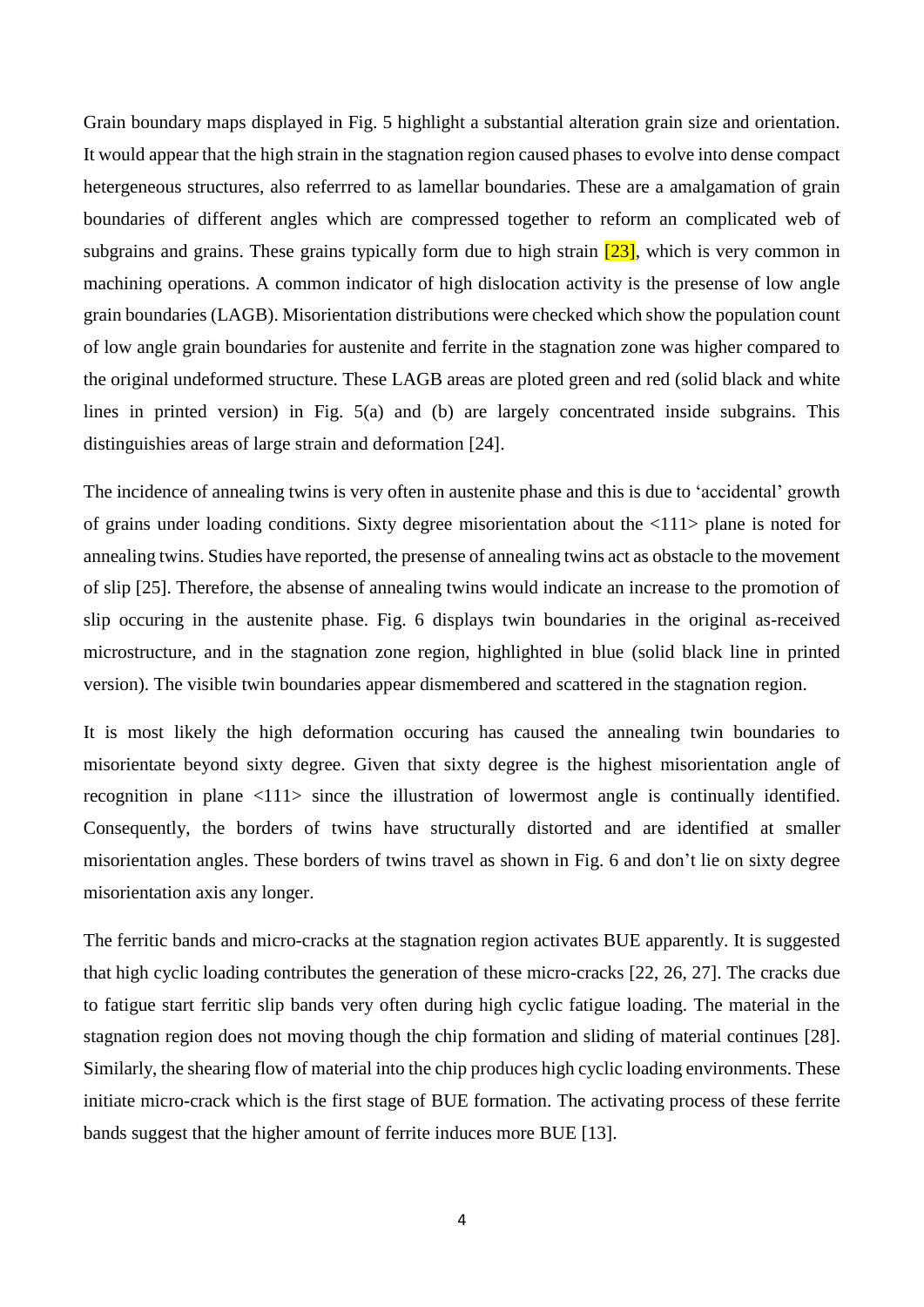Austenite has denser dislocation than ferrite [29]. A high occurrence of low angle grain boundaries (LAGB) detected in both phases in the current study indicated a large amount of dislocation activity has occurred. The elongated austenite grains flow faster into the chip through the shear zones while the remaining austenite at the lower region remains embedded into the workpiece as the tool nose moving forward in its direction. The ferrite bands appear to be flowing in the similar directions to that of austenite, but at a slower rate. The elongated ferrite grains maintain more of the plastic strain as those are larger than austenite grains. Thus ferrite bands tend to collect at the stagnation zone as austenite flows faster than ferrite.

The activated slip systems explain the absence of twin boundaries. The dislocations activated by these slip systems would be enough to re-orientate these twin boundaries from its original orientation, in order to relieve the pile-up of stress concentrations, explaining the decline in twin boundary population at the stagnation region.

# **Conclusion**

This paper explores the deformation process of DSS in the stagnation zone during turning. The following conclusions are drawn from investigations of chip roots:

- A collection of ferrite bands accumulating at the stagnation area are a trigger to the generation of BUE. Micro-cracks developing transgranular from the ferrite build-up, and developing past the chip-tool interface, traces similar profiles to micro-cracks starting BUE development.
- Higher capability of austenite to deform plastically, caused by high strain activating multiple slip systems, is responsible for the ferrite bands collecting at the stagnation region. The flow patterns show austenite is flowing faster into the chip or remaining in the workpiece region.
- The identification of heterogeneous lamellar structures and the re-orientation of annealing twins in austenite show dislocations are occurring by multiple slip systems. A single study should be conducted to determine the maximum strain value before multiple slip systems are activated in the austenite phase, in DSS alloys.

#### **References**

- 1. Davis, J.R., *ASM specialty handbook: heat-resistant materials*. 1997: Asm International.
- 2. Svensson, L.; Gretoft. B. Propertiesmicrostructure relationship for duplex stainless steel weld metals. in *Proceedings. In: Conference Duplex Stainless Steels*. 1986.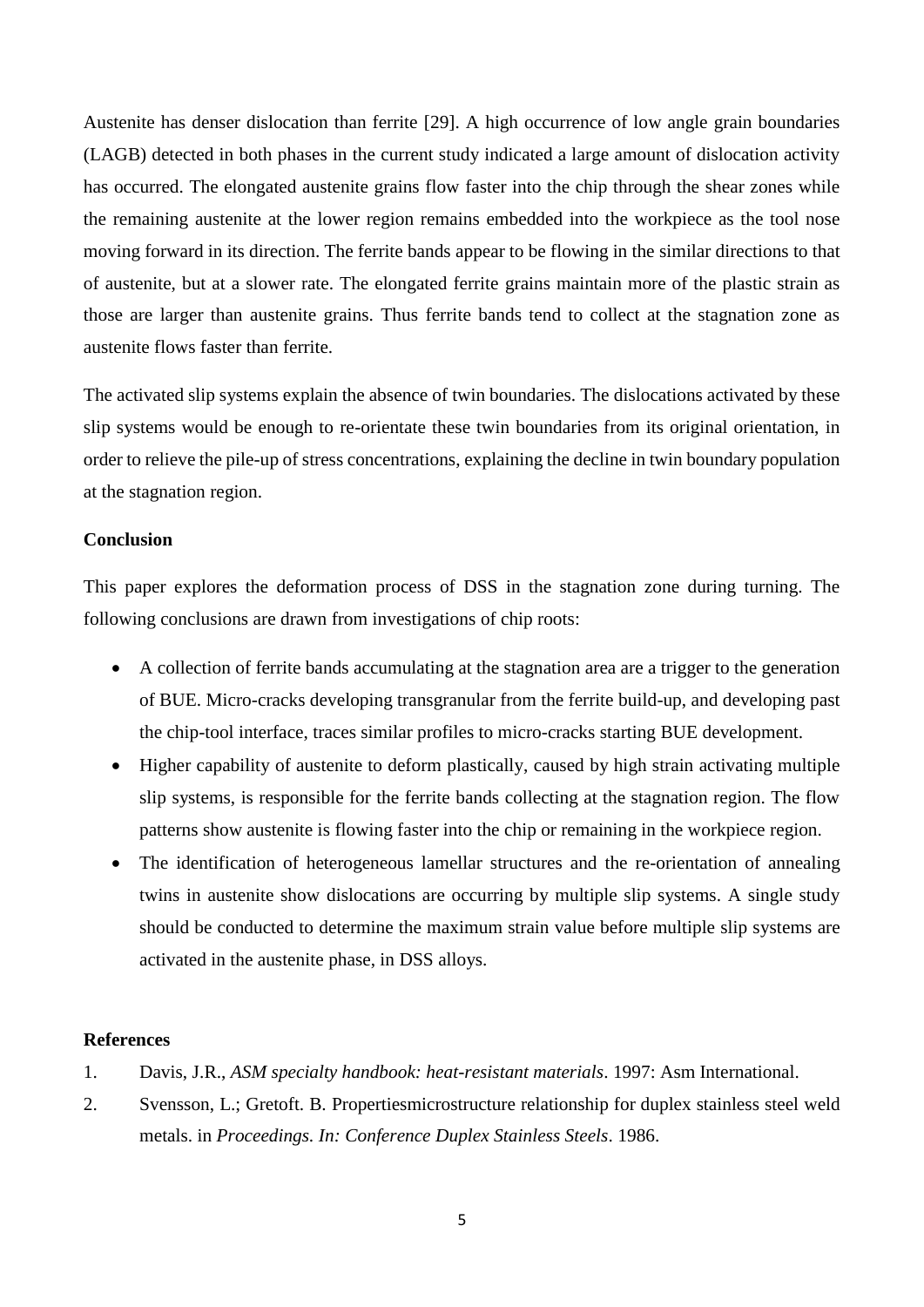- 3. Chen, L.; Tan, H.; Wang, Z.; Li, J.; Jiang, Y. Influence of cooling rate on microstructure evolution and pitting corrosion resistance in the simulated heat-affected zone of 2304 duplex stainless steels*. Corrosion Science* 2012, *58*, 168-174.
- 4. Wang, S.-G.; Dong, G.-P.; Ma, Q.-H. Welding of duplex stainless steel composite plate: influence on microstructural development*. Materials and Manufacturing Processes* 2009, *24*(12), 1383-1388.
- 5. Tan, H.; Wang, Z.; Jiang, Y.; Yang, Y.; Deng, B.; Song, H.; Li, J. Influence of welding thermal cycles on microstructure and pitting corrosion resistance of 2304 duplex stainless steels*. Corrosion Science* 2012, 55, 368-377.
- 6. Davison, R.; Redmond, J. A guide to using duplex stainless steels*. Materials & Design* 1991, *12*(4), 187-192.
- 7. Koyee, R. D.; Schmauder, S.; Heisel, U.; Eisseler, R. Numerical modeling and optimization of machining duplex stainless steels*. Production & Manufacturing Research* 2015, *3*(1), 36-83.
- 8. Krolczyk, G.; Nieslony, P.; Legutko, S. Determination of tool life and research wear during duplex stainless steel turning*. Archives of Civil and Mechanical Engineering* 2015, *15*(2), 347- 354.
- 9. Nomani, J.; Pramanik, A.; Hilditch, T.; Littlefair, G. Machinability study of first generation duplex (2205), second generation duplex (2507) and austenite stainless steel during drilling process*. Wear* 2013, *304*(1–2), 20-28.
- 10. Metelski, A.; Krile, S.; Maruda, R. W.; Legutko, S.; Krolczyk, G. M. Dynamic Programming Approach in the Optimization of Tool Life in Turning Process of Duplex Stainless Steel DSS. *Key Engineering Materials* 2016, *686*, 143-148.
- 11. Nomani, J.; Pramanik, A.; Hilditch, T.; Littlefair, G. Chip formation mechanism and machinability of wrought duplex stainless steel alloys*. International Journal of Advanced Manufacturing Technology* 2015, *80*(5), 1127-1135.
- 12. Paro, J.; Hänninen, H.; Kauppinen, V. Tool wear and machinability of HIPed P/M and conventional cast duplex stainless steels*. Wear* 2001, *249*(3-4), 279-284.
- 13. Carlborg, C. Machinability of duplex stainless steel*. Proceedings of duplex stainless steel* 1991, *1*(1), 683-96.
- 14. Williams, J.E.; Rollason, E.C. Metallurgical and Practical Machining Parameters Affecting Built-up Edge Formation in Metal Cutting*. Journal of the Institute of Metals* 1970, *98*, 144- 159.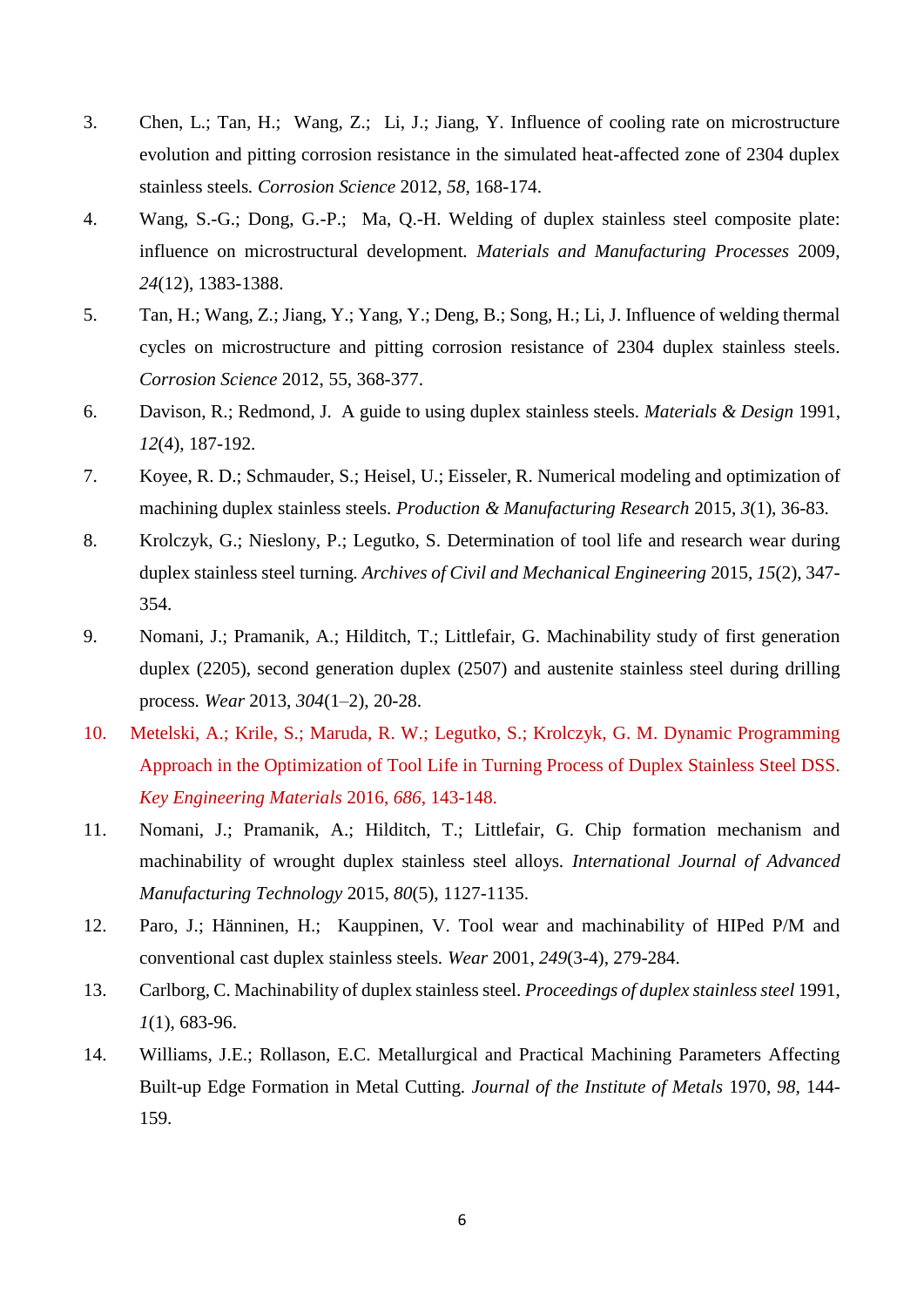- 15. de Oliveira Junior, C.A.; Diniz, A.E.; Bertazzoli, R. Correlating tool wear, surface roughness and corrosion resistance in the turning process of super duplex stainless steel. *Journal of the Brazilian Society of Mechanical Sciences and Engineering* 2014, *36*(4), 775-785.
- 16. Selvaraj, D.P.; Chandramohan, P.; Mohanraj, M. Optimization of surface roughness, cutting force and tool wear of nitrogen alloyed duplex stainless steel in a dry turning process using Taguchi method. *Measurement* 2014, *49*, 205-215.
- 17. Krolczyk, G.; Legutko, S.; Stoić, A. Influence of cutting parameters and conditions onto surface hardness of duplex stainless steel after turning process*. Tehnički vjesnik*, 2013, *20*(6), 1077-1080.
- 18. Koyee, R. D.; Heisel, U.; Schmauder, S.; Eisseler, R. Experimental Investigation and Multiobjective Optimization of Turning Duplex Stainless Steels. *International Journal of Manufacturing Engineering* 2014, *2014*, 1-13
- 19. Krolczyk, G.; Nieslony, P.; Legutko, S.; Hloch, S.; Samardzic, I. Investigation of selected surface integrity features of Duplex Stainless Steel (DSS) after turning. Metalurgija 2015, *54*(1), 91- 94.
- 20. Krolczyk, G. M.; Maruda, R. W.; Nieslony, P.; Wieczorowski, M. Surface morphology analysis of Duplex Stainless Steel (DSS) in Clean Production using the Power Spectral Density. Measurement 2016, *94*, 464-470.
- 21. Motoyashiki, Y.; Brückner‐foit, A.; Sugeta, A. Investigation of small crack behaviour under cyclic loading in a dual phase steel with an FIB tomography technique. Fatigue & Fracture of Engineering Materials & Structures 2007, 30(6), 556-564.
- 22. Dönges, B.; Giertler, A.; Krupp, U.; Fritzen, C. P.; Christ, H. J. Significance of crystallographic misorientation at phase boundaries for fatigue crack initiation in a duplex stainless steel during high and very high cycle fatigue loading. Materials Science and Engineering: A 2014, 589, 146-152.
- 23. Hughes, D.A.; Hansen, N. High angle boundaries formed by grain subdivision mechanisms*. Acta Materialia* 1997, *45*(9), 3871-3886.
- 24. Nomani, J.; Pramanik, A.; Hilditch, T.; Littlefair, G. Investigation on the Behavior of Austenite and Ferrite Phases at Stagnation Region in the Turning of Duplex Stainless Steel Alloys. *Metallurgical and Materials Transactions A* 2016, *47*(6), 3165-3177.
- 25. Randle, V. Mechanism of twinning-induced grain boundary engineering in low stacking-fault energy materials*. Acta Materialia* 1999, 47(15–16), 4187-4196.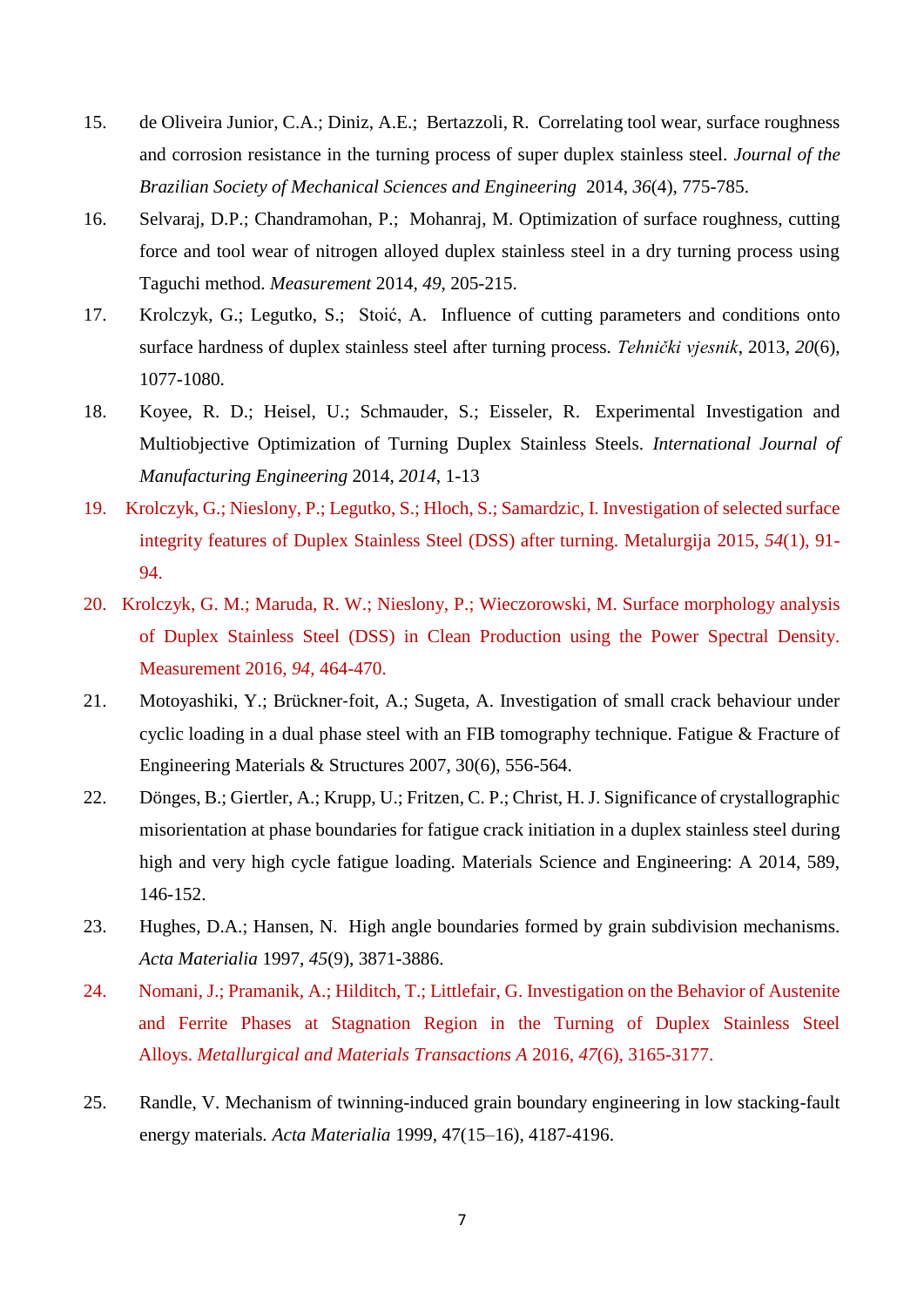- 26. Iwata, K.; Ueda, K. Fundamental analysis of the mechanism of built-up edge formation based on direct scanning electron microscope observation*. Wear* 1980, *60*(2), 329-337.
- 27. Wallbank, J. Structure of built-up edge formed in metal cutting*. Metals Technology* 1979, **6**(1), 145-153.
- 28. Nasr, M.N.A.; Ng, E.G.; Elbestawi, M.A. Modelling the effects of tool-edge radius on residual stresses when orthogonal cutting AISI 316L*. International Journal of Machine Tools and Manufacture* 2007, *47*(2), 401-411.
- 29. Johansson, J.; Odén, M. Load sharing between austenite and ferrite in a duplex stainless steel during cyclic loading. Metallurgical and Materials Transactions A 2000, 31(6), 1557-1570.

**Tables and figures**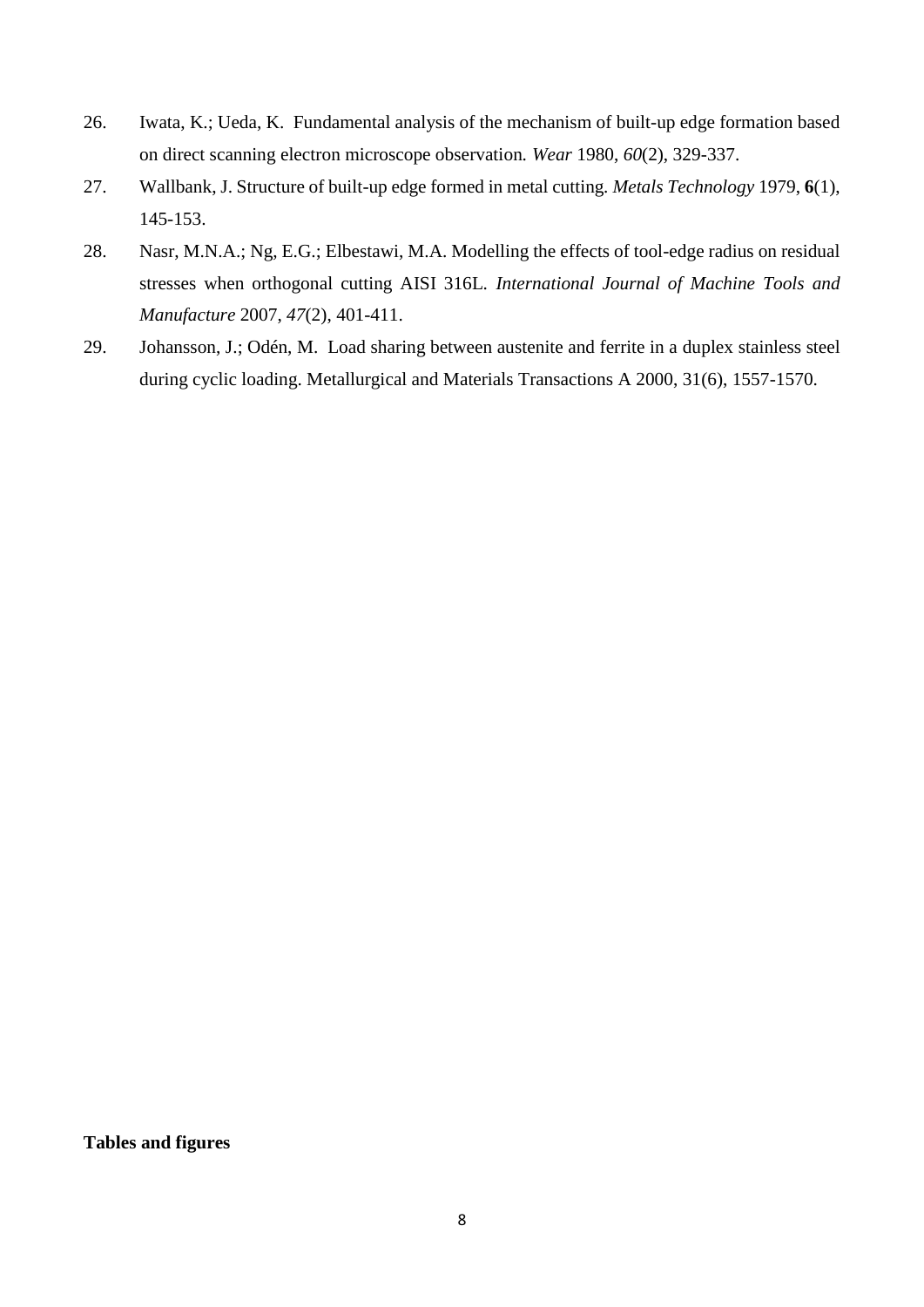Table 1 Composition of SAF 2205 alloy (wt %) [10]

| C Mn Si S P Ni Cr Mo Fe |  |  |  |                                              |
|-------------------------|--|--|--|----------------------------------------------|
|                         |  |  |  | 0.02 0.8 0.4 0.01 0.02 5.2 22.4 3.05 Balance |



Fig. 1 Setup of quick-stop experiment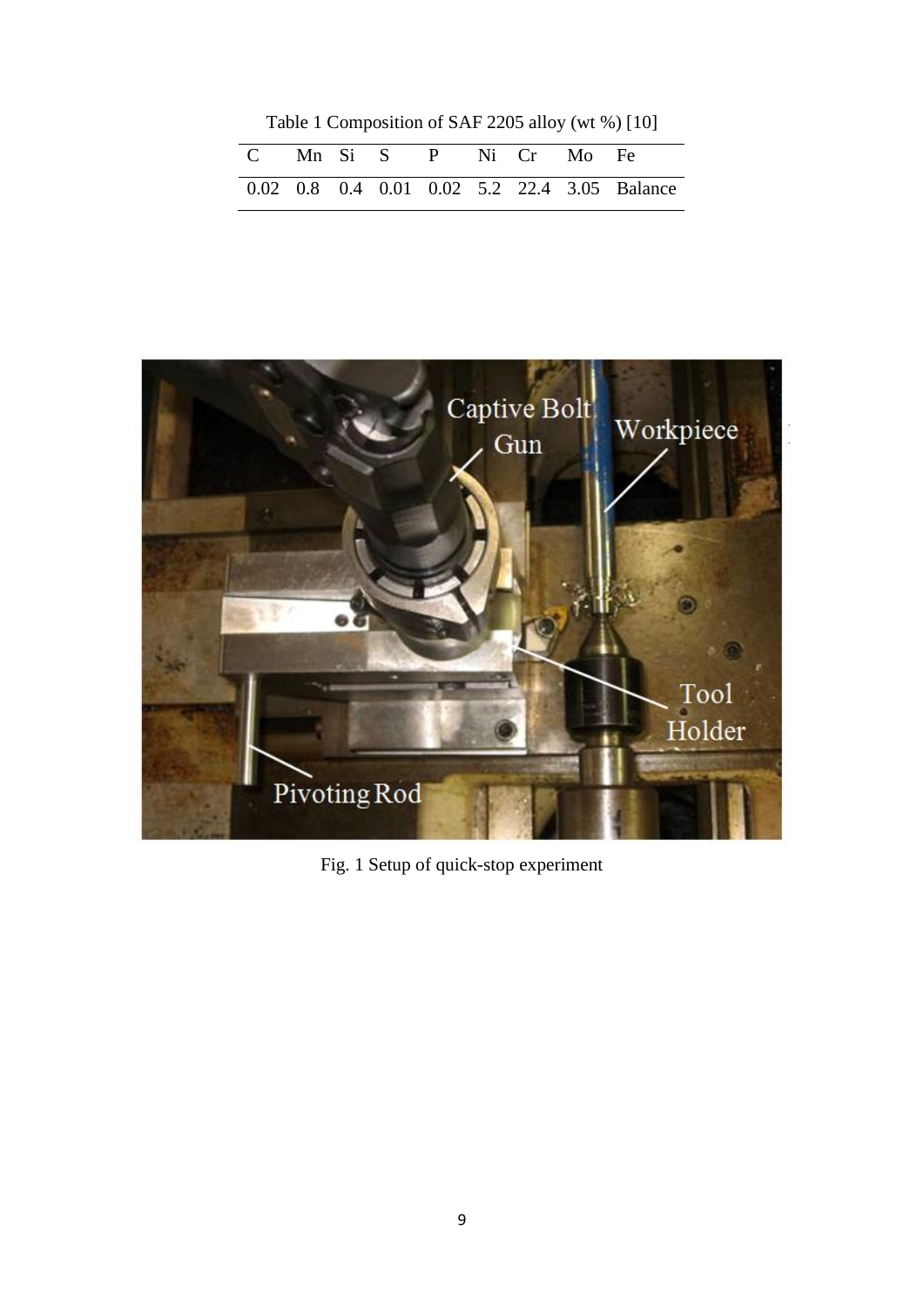

Fig. 2 Chips of SAF 2205 duplex steel at speed 94 m/min, feed 0.15 mm/rev, chip thickness 2.0 mm where α-ferrite and γ-austenite phases (a) overview of chip (b) Magnified view of BUE [10].



Fig. 3 FSD images for phase mapping of the stagnation zone (a) location of FSD scans on chip root sample at cutting speeds (b) 74 m/min and (c) 48m/min with 0.2 mm/rev feed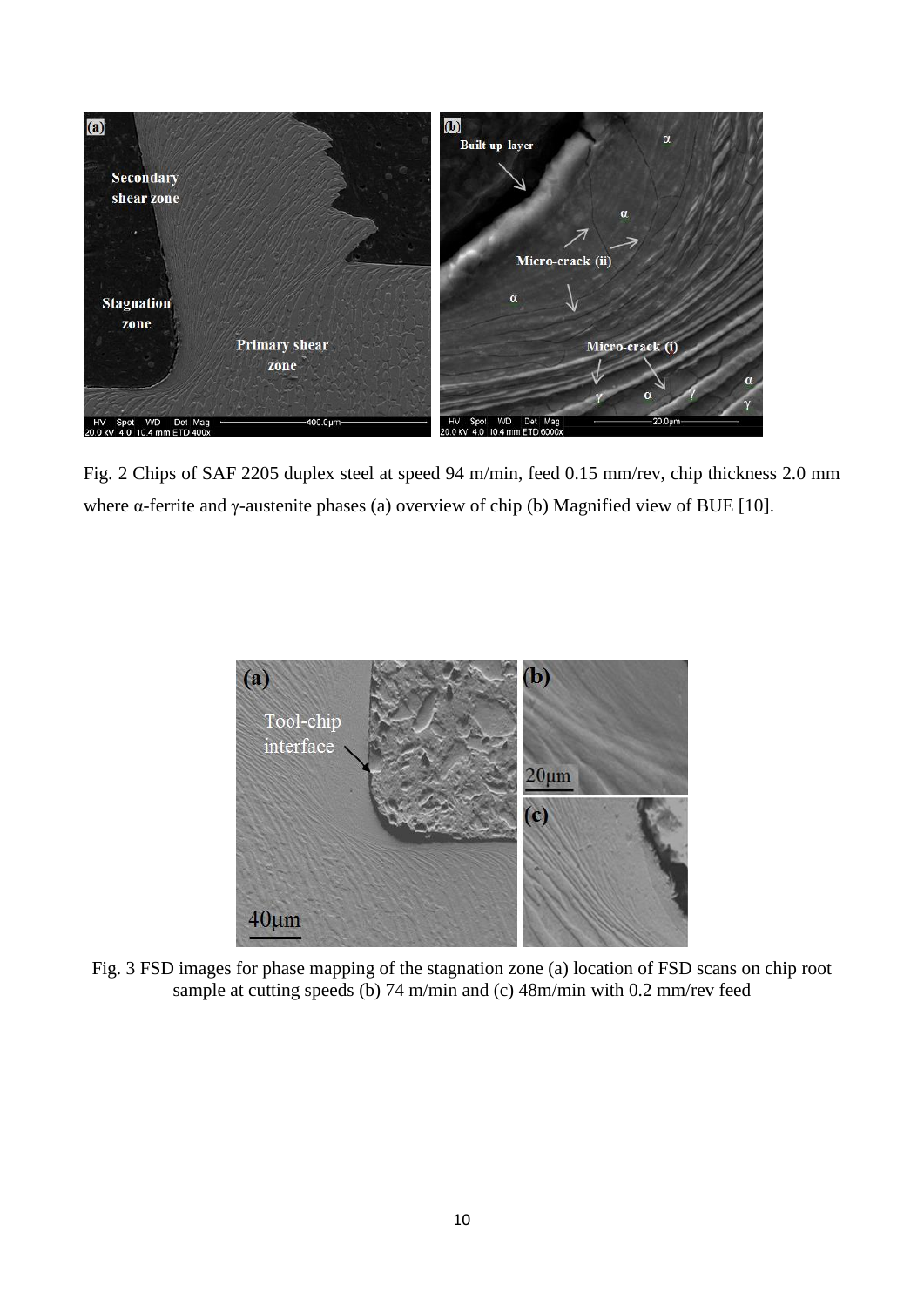

Fig. 4 Phases in the stagnation zone on chip root samples at different speed (a) 74m/min and (b) 48 m/min at feed = 0.2 mm/rev (colour map: ferrite red, austenite blue, non-index black).



Fig. 5 Grain boundary in the stagnation zone (a) chip root microstructure at 1.00kx and (b) asreceived microstructure. Map and distribution colouring (austenite, LAGB green 2-10°, HAGB blue  $> 10^{\circ}$ ) (ferrite, LAGB red 2-10°, HAGB yellow  $> 10^{\circ}$ )